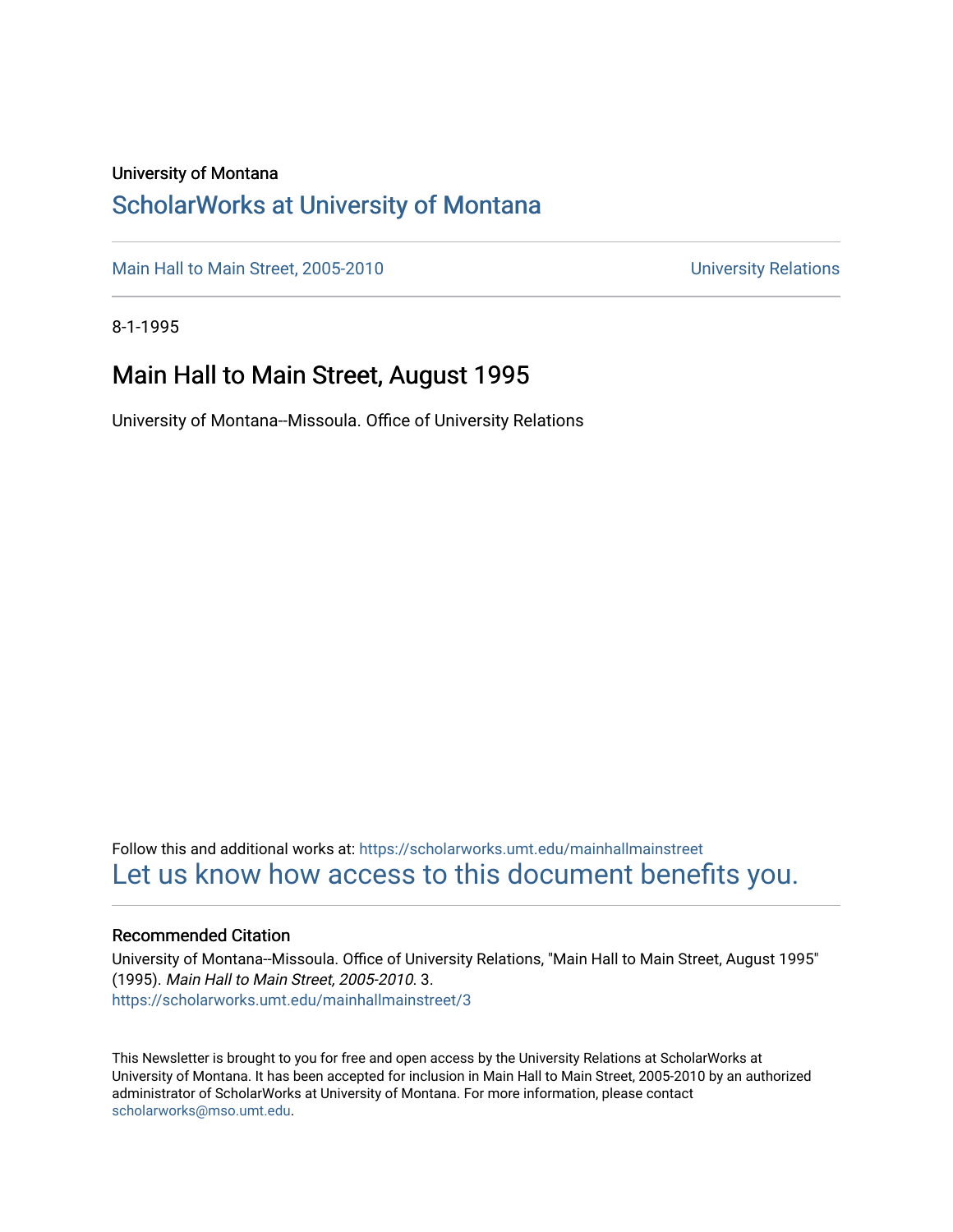

# UM's Monty: Bear About Town

The man in the brown fur<br>suit can bring fans to their<br>field. Children chant his name and he man in the brown fur suit can bring fans to their feet just by crossing the clamor for the chance to touch him. Women rarely turn down his request for a dance.

Who is this popular man about town? He's famous, but few people know who he really is. With the exception of family and select fraternity brothers and friends, everyone knows him as Monty, the Montana Grizzly Bear.

Next month he will start his third season as The University of Montana's official mascot. For the past two years, he has charmed and cajoled fans of all ages into showing their support for UM athletes.

He guards his anonymity with a fierceness known only tomembers ofthe Ursidae family. Not even his roommates know of his wild side.

"If <sup>1</sup> know that people know, it kind of inhibits me," he explains. "A lot of people want to know, but a lot don't want to know. There's a kind of mystique to it.



Monty mashes an Idaho spud on the field



**Monty tweaks an Idaho Vandal's ear.**

The 22-year-old, fourth-year UM student decided to talk only on the condition that no clues to his identity be revealed. He growled at the idea of an interview out of costume, but finally caved in and allowed a rare glimpse of his clean-shaven, all-American looks to be exposed to a stranger.

### **Behind the Mask**

He admits he doesmany things as Monty that he would never do as himself. He tells of the days when he shied away from the spotlight and trembled at the mere thought of public appearances, such as speeches in high school classes in his small hometown near Missoula.

'The movie, The Mask' fits me a lot," he says. "It's a good analogy to describe how I've changed as Monty. <sup>I</sup> was kind of in a shell, a quiet person."

By all accounts, his description of himself in his pre- Monty days is accurate.

"When he first started doing it, a whole different personality came out that we had never seen before," said his mother, who raised her son to be a Grizzly fan. "He was really quite shy. The costume is, in itself, a mask. He obviously draws from within and comes up with things he wouldn't ordinarily do."

"He's really mellow, really quiet," con-

firms a fraternity brother. "He does a lot of communicating in the suit that he doesn't do when he's not working. After the costume, it's almost like a 180-degree change."

#### **Nature of the Beast**

In his role as Monty, he becomes as aggressive as a sow defending her cubs. And like any bear, he tends to pick on the vulnerable. Referees, opponents, fans—all are fair game for Monty's antics, which often become the focus of the crowd's attention.

He spars with opposing mascots. He sneaks up to listen in on the opposing team's huddles or helps himself to a seat on their bench. During timeouts, he sweeps women out of their seats for a quick jitterbug, performs acrobatic stunts with cheerleaders, shoots freethrows over his shoulder or mimicks a referee's stance.

Wearing a shower cap and bathrobe, he flashes the crowd. He delights in messing up people's hair with a friendly paw rub. During football season, he leads the team onto the field with his father's four-wheeler, and even used the vehicle last year to run over what was supposed to be a large baked potato when the Grizzlies played Idaho.

He gets rave reviews from fans. "I think he's wonderful, very entertaining," said Bonnie Murphy, a Lady Griz season ticketholder from Ovando. "He's a free spirit, and he's good for the crowd."

Monty didn't claw his way to the top immediately. On a whim, he accepted a fraternity brother's challenge to step into the role of Monty shortly after the character was created to replace Grizzly Otto two years ago. It was the second home game of the football season when Monty ventured forth on the field with only two morsels of advice passed on from his recruiter, who was also a member of the UM Cheer Squad.

*continued on page 2*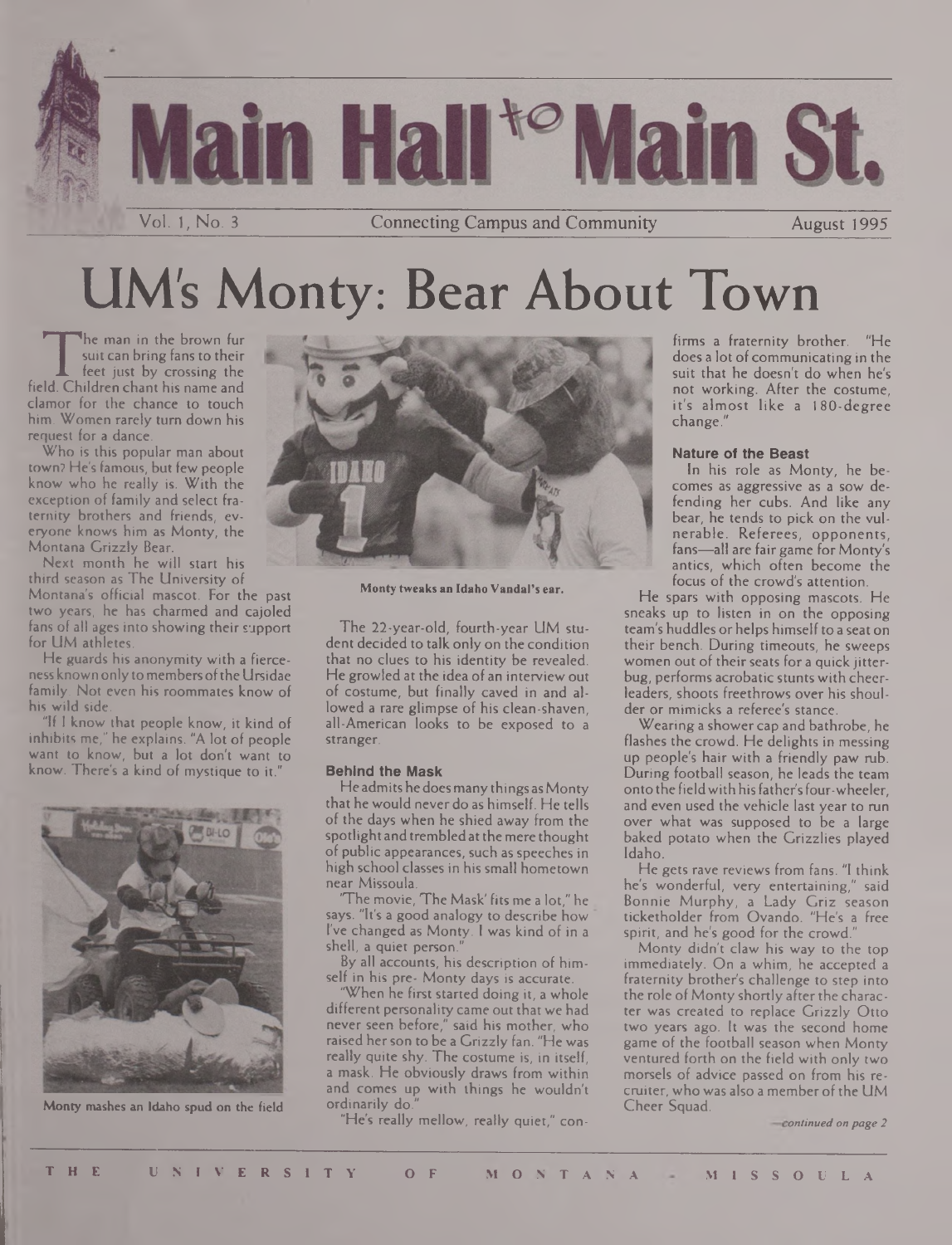## **UM, Community Bid Farewell to Two Longtime Friends**

The community has<br>
lost two important<br>
luniversity's past who he community has lost two important figures in the helped shape its future.

Bill Gallagher, businessman and philanthropist, died June 14 at the age of 93. Vince Wilson, professor and a founding member of UM's physical therapy program, diedJuly 23 at the age of 78.

Family and friends are invited to a memorial reception Friday, Aug. 11, to celebrate Gallagher's long life of accomplishments. The reception will be held from 3 to 6 p.m. at the campus landmark that bears his

name—The William and Rosemary Gallagher Building of the School of BusinessAdministration. Reserved parkingwill be available on Connell and Maurice avenues.

Five years ago, Gallagher reluctantly went public with his \$1 million contribution to the business school because he thought it might encourage other donations to fund the construction of the longneeded new building, which is scheduled for completion next summer.

He earned a bachelor's degree in business administration from UM in 1925 and



**1901-1995**

went on to start Westmont Tractor Co. Gallagher served the University as a UM Foundation trustee and a member of the Mansfield Lecture Fund Drive, and the community as a Missoula Community Hospital trustee.

A 1943 UM graduate, Wilson returned to his alma mater to head the pre-physical therapy program from 1948 to 1979. He served until 1981 as the first director of UM's physical therapy program, after working to get it accredited so students wouldn't have to leave Montana to obtain a pro-

fessional degree.

A longtime Grizzly supporter, Wilson also served as the first president of the Mount Sentinel Little League Association. He received two of UM's highest honors—the Robert T. Pantzer Award, given to Montanans who have made the University environment more open and humane, and the Distinguished Alumnus Award.

Last spring, the department he helped build renamed its campus facility the Vincent Wilson Physical Therapy Complex.

## *Monty—continued*

"He told me to remember to have a walk that was my own and everything is a prop. Just go have fun," Monty remembers.

Entertaining the crowd seemed like second nature, and almost overnight, the coy cub became a bold bear, parading in front of crowds with a hip-thrusting strut that Elvis would envy.

#### **Bearing Down on Refs**

He put his character to the test during the 1993-94 Grizzly men's basketball season when, wearing the black and white stripes of a game official, he tapped his way along sidecourt with a stick as he pretended to be a blind referee. Swept away by the crowd's enthusiasm, Monty was deaf to the buzzer. The referees stopped the game, which was being televised, and politely asked him to step aside.

These days, he sticks to less intrusive methods of picking on referees, such as swiping a pair of eyeglasses from a fan's face and offering them to a game official.

Life in the spotlight isn't all glamour, he says. Monty sometimes sweats off as much as 10 pounds during a game because of the heavy suit, including the long underwear he sometimes wears on top. He's willing to do whatever it takes to entertain Grizzly fans.

The man behind Monty is often amazed at his character's popularity. "It's neat to know that something <sup>I</sup> did, something <sup>I</sup> created is so popular," he says.

"It's definitely a part of him," says his mother. "Maybe there's two personalities that have meshed a bit and you kind of get the best of both."

# Learning by Doing: Students Gain from Volunteer Work

### **ftv** *Kelly Ward*

aking care of a nursing home resident and working with troubled youths aren't conventional forms of college learning. But for some UM students, community volunteerism is part of their coursework.

Volunteer Action Services of the Davidson Honors College promotes volunteerism and community service through service learning, volunteer activities and volunteer recognition. The office helps faculty develop service learning courses and acts as a clearinghouse that matches students with volunteer opportunities in the Missoula area.

During the past four years, UM students have been involved in a host of service and volunteer projects that help them bolster their learning by helping with community needs.



Students in a social work class provide one-to-one care at a nursing home, while others from several fields of study participate as mentors to youth in need of supervision. Student athletes also teach local high school students about health and wellness.

The volunteer projects instill in students an ethic of civic responsibility and lifelong learning.

Faculty, students and staff use the resources of Volunteer Action Services to find suitable volunteer placements in the community. The Montana Campus Compact, a statewide coalition of schools headquartered at UM, also works to incorporate service into higher education.

The Compact provides small grants to incorporate service learning into new or existing courses and offers faculty development workshops and consultation to campuses working to include service and volunteerism into campus life.

For more information about either program, call 243-2586 or 243-5177.

*Kelly Ward isservice learningfacilitatorforthe Montana Campus Compact*

*Man HaU to Mam Street* is published monthly by University Communications at The University of Montana-Missoula. Send questions, comments or suggestions to Rita Munzenrider, editor, 317 Brantly Hall, Missoula, 59812, or call 243-4824.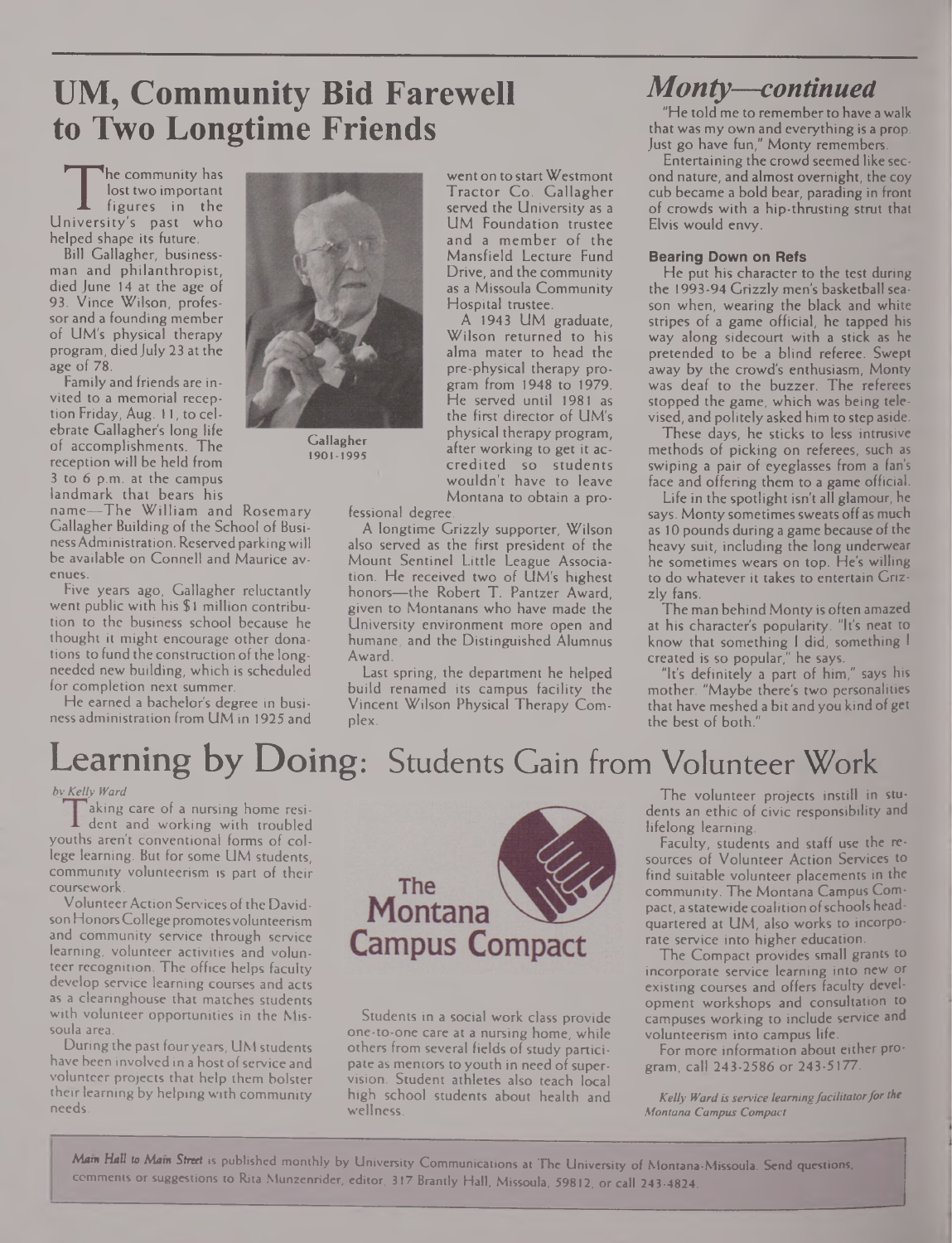

Learning on the Lake—Certified public accountants, industry accountants and executives are invited to increase their knowledge in a tranquil, nontraditional classroom setting on the shores of Flathead Lake next month. UM's Western CPE Conference convenes at the Flathead Lake Lodge in Bigfork



Monday through Friday, Sept. 4-8, with courses on management, accounting, tax and finance topics. Participants can earn

up to 40 CPE credits at the five-day conference, which costs \$629, or \$175 per day. To register or for more information, call the UM Center for Continuing Education at 243-4617.

Healthful Help—The Rural Consortium for Health Outreach Information and Screening, based at UM, is seeking input from local senior citizens to help make the health information and services CHOIS provides as effective as possible. Open discussions on the topic, "Taking Charge of Your Health," will be held at 12:30 p.m. Thursday, Aug. 10, in the Lolo Community Center and at 10 a.m. Wednesday, Aug. 16, in the Missoula Public Library. For more information, call 243-5813.

Spring Break Comes Later—For the first time in recent memory, UM and Missoula public schools will take their spring breaks together in 1996. UM's spring break will be a month later than usual to coincide with the vacation observed by Missoula County Public Schools April 8-12. The change came in response to requests from the community and from parents on campus who have children in local schools. UM offered to make a concession next year, and district officials agreed to change their spring break in 1997 to coincide with the University's traditional March vacation.

Thanks for Your Time—Annie Pontrelli, UM community relations and outreach coordinator, thanks all who participated in the community perceptions questionnaire in June. Responses were incorporated into UM's communications plan and will be reported in a future issue of *Main Hall to Main Street.*

12-Step Groups Meet—Alcoholics Anonymous groups meet regularly in the University area and are open to the public. Summer sessions of the Cornerstones Group meet weekdays at noon in Field House Room 214. The Young People at Heart Group meets Tuesdays from 7 to 8 p.m. at The Lifeboat, 532 University Ave. The Breath'n Easy Group meets at 8 p.m. Wednesdays at Unity Church, 1201 University Ave., while the Young People's Young at Heart Group gathers Saturdays from 7:30 to 9 p.m. at The Lifeboat. Call 243-4711 for more information.

Get into the Net—Business people, educators and other area residents seeking an electronic edge on the cybermarket of tomorrow are invited to take a short course at The University of Montana-Missoula Tuesday, Aug. 8. The two-hour course, which will be repeated Sept. 26, will provide an overview of all aspects of electronic



communication. The session will cover sending and receiving e-mail, advertising opportunities, and the World Wide Web and its implications for businesses.

The course is scheduled from 8:30 to 10:30 a.m. in an electronic classroom, Room 304 of UM's Journalism Building. For a \$29 registration fee, participants will discover the tools they need to navigate the Internet via such services as Netscape, Mosaic, Gopher and Wide Area Information Servers. For more information or to register, call Jane Bernal at the UM Center for Continuing Education and Summer Programs, 243- 2164.

Exploring Montanans—Community members are invited to explore what it means to be a Montanan at a free public conference at UM next month. The conference, "Montanans New and Old, and the Search for a Workable Future, will be held Thursday and Friday, Sept. 14-15, at the Montana Theatre in the Performing Arts and Radio/Television Center. Gov. Marc Racicot, cowboy poet Wally McRae and former Colorado Gov. Richard Lamm are among the speakers. The conference is sponsored by the Center for the Rocky Mountain

West and the Montana Committee for the Humanities. A post-conference event begins at 6 p.m. Friday with the Governor's Humanities Awards Dinner and Ceremony honoring author Ivan Doig, television executive William Sullivan and the Montana Association of Churches. Cost of the dinner is \$30 per person, but the awards ceremony, featuring a reading by Doig, is free and open to the public. Call 243-5943 for more information about the conference, and 243-6022 for information about the humanities dinner and ceremony.



Common Threads Conference— Jobs and self-sufficiency for rural residents with disabilities will provide the focus for "Common Threads 1995: Working Together in Montana," a statewide conference at UM Wednesday through Friday, Aug. 9-11. Preconference workshops will be held from 9 a.m. to 5 p.m. Aug. 9. Conference sessions are from 8:30 a.m. to 4:45 p.m. Aug. 10 and from 8:30 a.m. to 1:30 p.m. Aug. 11. The cost, including box lunches, is \$85. The conference is presented by UM's Rural Institute on Disabilities and the Center for Continuing Education and Summer Programs. Call 243-6098 to register.

No Rest for Retirees—Some retired UM faculty members have adopted a two-mile stretch of Montana Highway 200 between Twin Creeks and Rainbow Bend with a promise to keep it clean under the Montana Department of Transportation's Adopt-A-Highway Program. A sign will go up soon declaring the UM retirees as the official keepers of that stretch of highway.

Game Tickets Gone—Tickets for the Homecoming game against Boise State are sold out, but there are still plenty of tickets for other home games. Call 243-4051 to reserve seats. Depending on who you believe—reporters or coaches—the Grizzlies are ranked first or second in the Big Sky Conference.